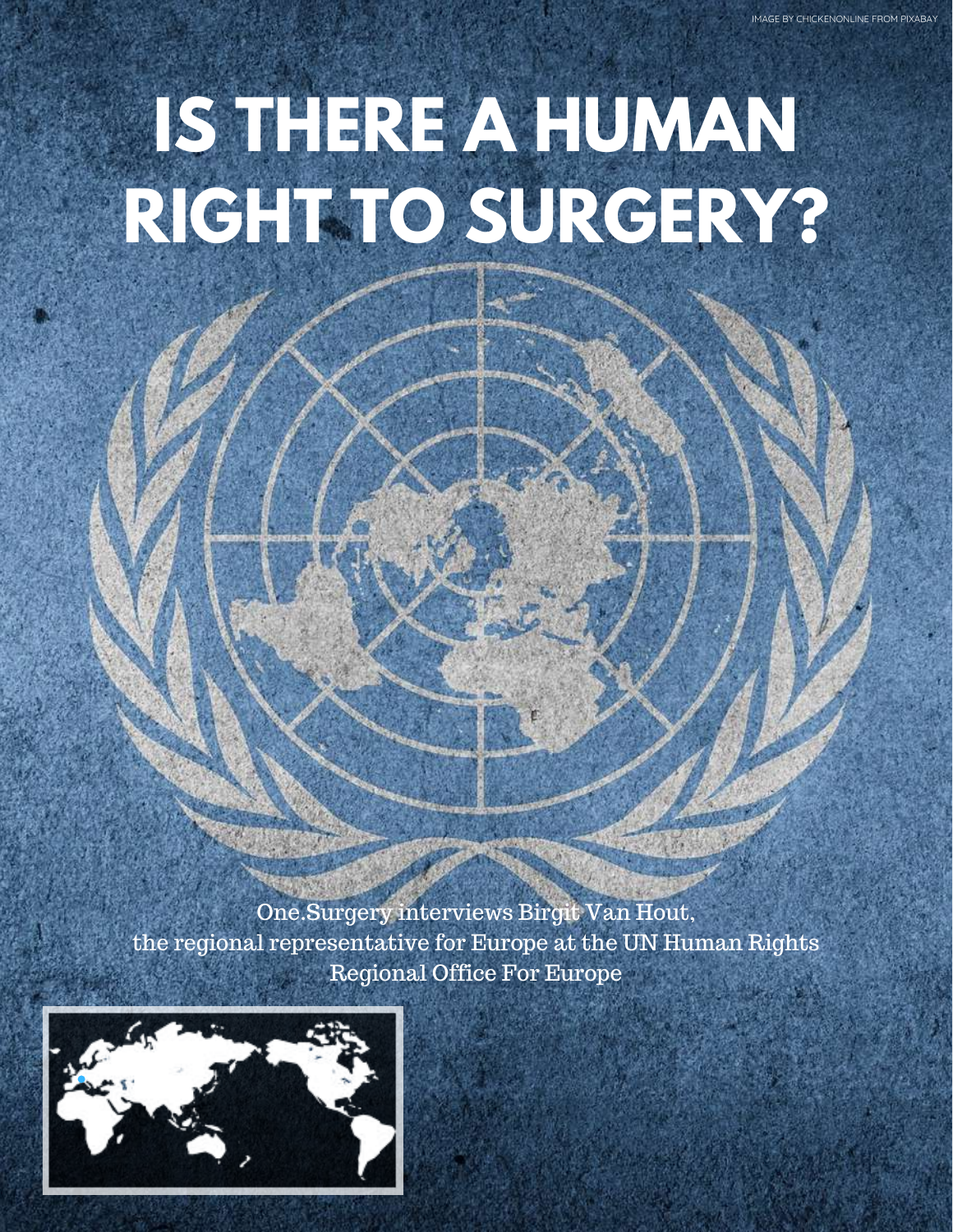

*Birgit Van Hout Regional Representative for Europe UN Human Rights Regional Office for Europe*

#### **Is access to healthcare a human right?**

The right of every person to the highest attainable standard of physical and mental health is guaranteed under the international human rights treaties. The right to health is an inclusive right, which incorporates both access to health services, goods and facilities, as well as attention to the underlying determinants[1] of health. The right to health also includes the right to a health care system that gives everyone an equal opportunity to enjoy the highest attainable level of health. Prevention, treatment and control of diseases, as well as access to essential medicines, are key aspects of the right to health. The UN further links health and development. In the 2030 Sustainable Development Agenda, for example, States committed to ensuring healthy lives and promoting well-being for all at all ages (Goal 3).

**In the midst of war and mass migration, what responsibility do governments have to provide adequate healthcare to migrants?**

The Universal Declaration of Human Rights of 1948, in its article 25, stipulates that everyone has the right to a standard of living adequate for the health and well-being of himself and of his family, including food, clothing, housing and medical care and necessary social services, and the right to security in the event of unemployment, sickness, disability, widowhood, old age or other lack of livelihood in circumstances beyond his control. Motherhood and childhood are entitled to special care and assistance. If you read this article in combination with article 2 of the Universal Declaration, according to which everyone is entitled to all the rights and freedoms set forth in the Declaration without distinction of any kind, such as race, colour, sex, language, religion, political or other opinion, national or social origin, property, birth or other status, the logical conclusion is that governments should provide adequate healthcare to migrants.

This interpretation has been confirmed by the UN Committee on Economic, Social and Cultural Rights, which has clarified that all people under the jurisdiction of a State should enjoy the right to health, even when their situation in the country concerned is irregular. This interpretation is derived from the general principle of non-discrimination: protection from discrimination cannot be made conditional upon having a regular migration status in the host country.

*[1] With determinants we mean food and nutrition, housing, grounds of discrimination,gender considerations, and social and cultural norms that impact the right to health for certain persons or groups.*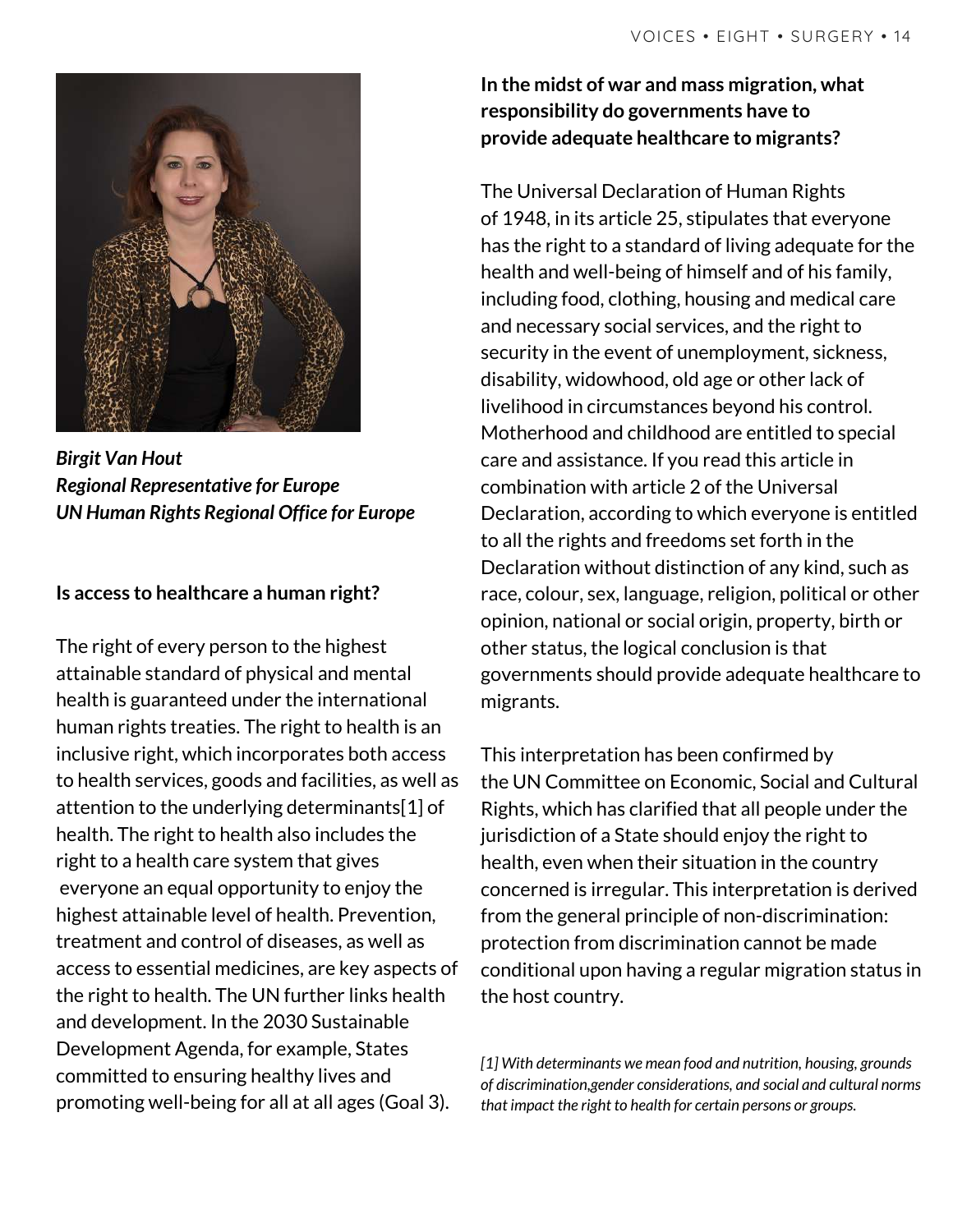Conversely, any differential treatment on grounds of nationality or migration status is only permissible if it does not amount to discrimination. Such differential treatment must be in accordance with the law, pursue a legitimate aim, and be proportionate to the aim pursued.

Based on this authoritative interpretation by the Committee, depriving certain groups of people from access to health care can constitute a human rights violation when it is discriminatory or disproportionate to the aim pursued.

Despite the protection afforded by human rights law, some groups risk being left behind. In reality, certain obstacles prevent migrants from enjoying the right to health. This puts their physical and mental well-being at risk and eventually drives up the cost of health care as for lack of treatment, these persons may end up in the emergency room. On the other hand, including migrants in health care carries benefits for the whole community as a whole. Not only does it have a positive impact on public health, but also addressing health problems early on lowers costs for the entire health care system.

#### **What are some ofthe reasons to be optimistic in relation to refugee and migrant and refugee health?**

The UN Human Rights Regional Office for Europe recently documented promising practices by local authorities to facilitate access to health for migrants [2]. Cities like Amsterdam, Barcelona, Bari, Eindhoven, Frankfurt, Geneva, Ghent, Oslo, Trondheim, Utrecht, Vienna, and Utrecht are coming up with creative and innovative solutions to overcome the various barriers that prevent migrants from accessing the right to health.

Some cities have established municipal health systems to provide treatments that the migrants cannot access through the national system or undertaken a campaign to inform migrants and health staff of their legal entitlements. Others have adopted simplified administrative procedures or made treatments affordable through a dedicated fund to cover care for irregular migrants or by providing support for non-governmental organizations treating migrants. The Italian Region of Puglia allows irregular migrants to register with general medical practitioners.

In September, our Office hosted a panel in Geneva,[3] with the participation of the World Health Organization, where some of the promising practices from cities in Europe were presented. We hope that other local authorities and eventually more national authorities will be inspired by these promising practices and follow their lead.



### **What** are some of the challenges in ensuring **adequate healthcare to migrants and refugees?**

One of the main challenges is still to ensure migrants' access to healthcare. Apart from legal restrictions that often restrict access to emergency treatment only, migrants, especially those in irregular situations, may encounter other

[2] Promising local practices for the enjoyment of the right to health by migrants https://europe.ohchr.org/EN/Stories/Documents/Publication\_ RtH Mig final digital.pdf

*[3] A recording of the panel can be viewed at https://www.facebook.com/europeohchr/videos/4272489045822 16/*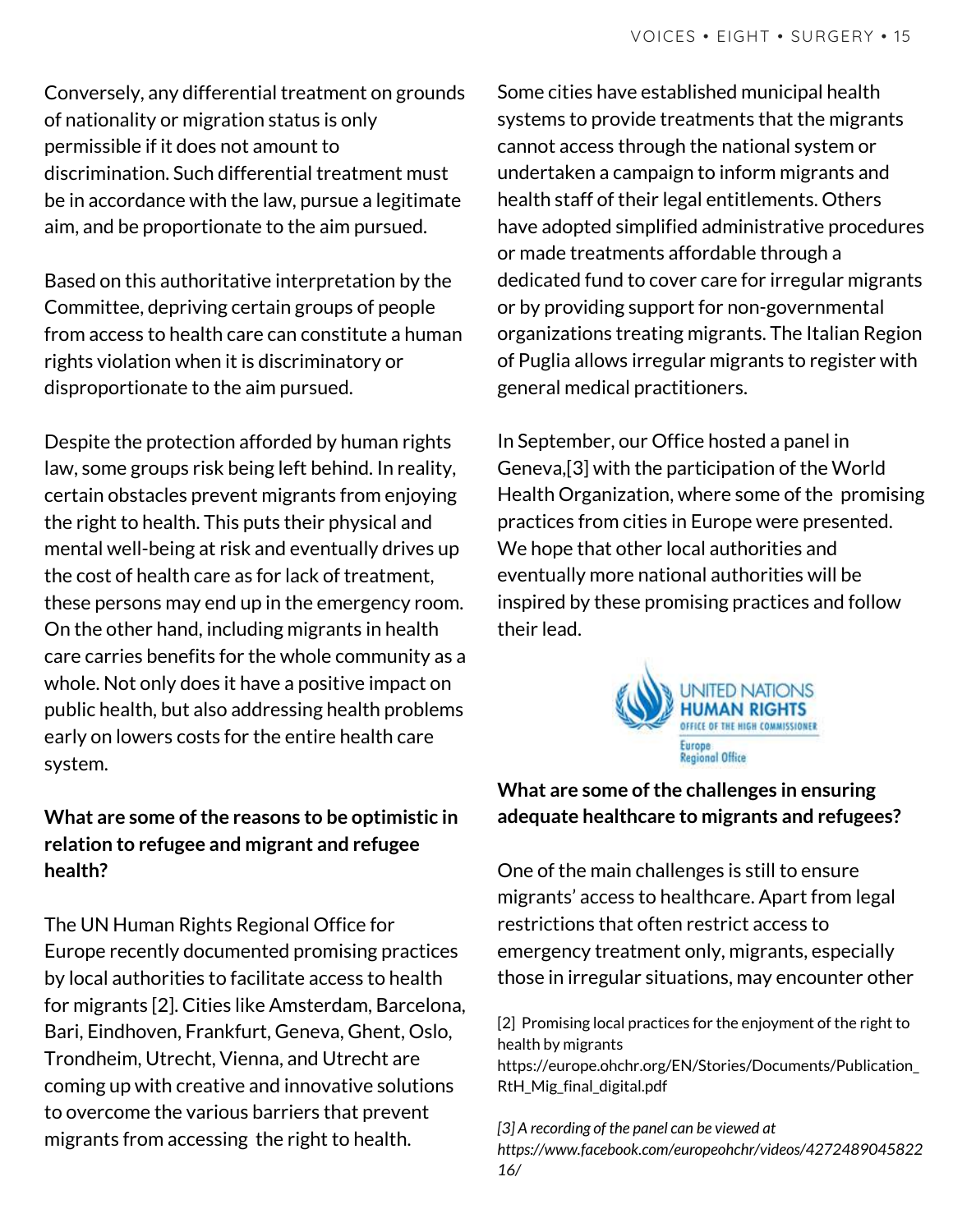practical obstacles in their enjoyment of the right to health. Irregular migrants may be unable to meet administrative requirement such as proof of residence or a social security number. In some cases, the lack of documentation may force patients to pay the full cost of medical treatments. They may face linguistic and cultural barriers or xenophobic attitudes. In many cases, health staff and migrants lack information on migrants' health care entitlements. Also, one of the main reasons for which migrants refrain from seeking medical help is the fear of being reported to immigration authorities when approaching public health facilities. Firewalls,i.e. measures to strictly separate immigration enforcement activities from public services, can address this fear. Firewalls are designed to ensure that immigration enforcement authorities are not able to access information regarding the legal status of individuals who seek assistance at medical facilities, schools and social service institutions. Fortunately, numerous States are putting in place firewalls to prevent human rights violations.

## **Are there any particular issues around human rights and access to affordable surgery in particular?**

The twin human rights principles of equality and non-discrimination are premised on the recognition that all human lives have equal value. Hence, the human rights-based approach (HRBA) is a starting point for guaranteeing equal surgical care or access to surgery as part of the right to health. The inclusive nature of the HRBA seeks both to prevent and to address inequalities. When it comes to surgery, a HRBA involves elements such as personal autonomy, beneficence, non-maleficence, confidentiality and justice.[4] The notion of justice in medicine seeks the equitable distribution of healthcare resources. In the context of access to affordable surgery, justice is particularly important.

*[4] Respect for autonomy – the patient hasthe right to refuse or choose their treatment. Beneficence – a practitioner should act in the best interest of the patient. Non- maleficence – to not be the cause of harm. Justice – concernsthe distribution ofscarce health resources, and the decision of who receives which treatment.*

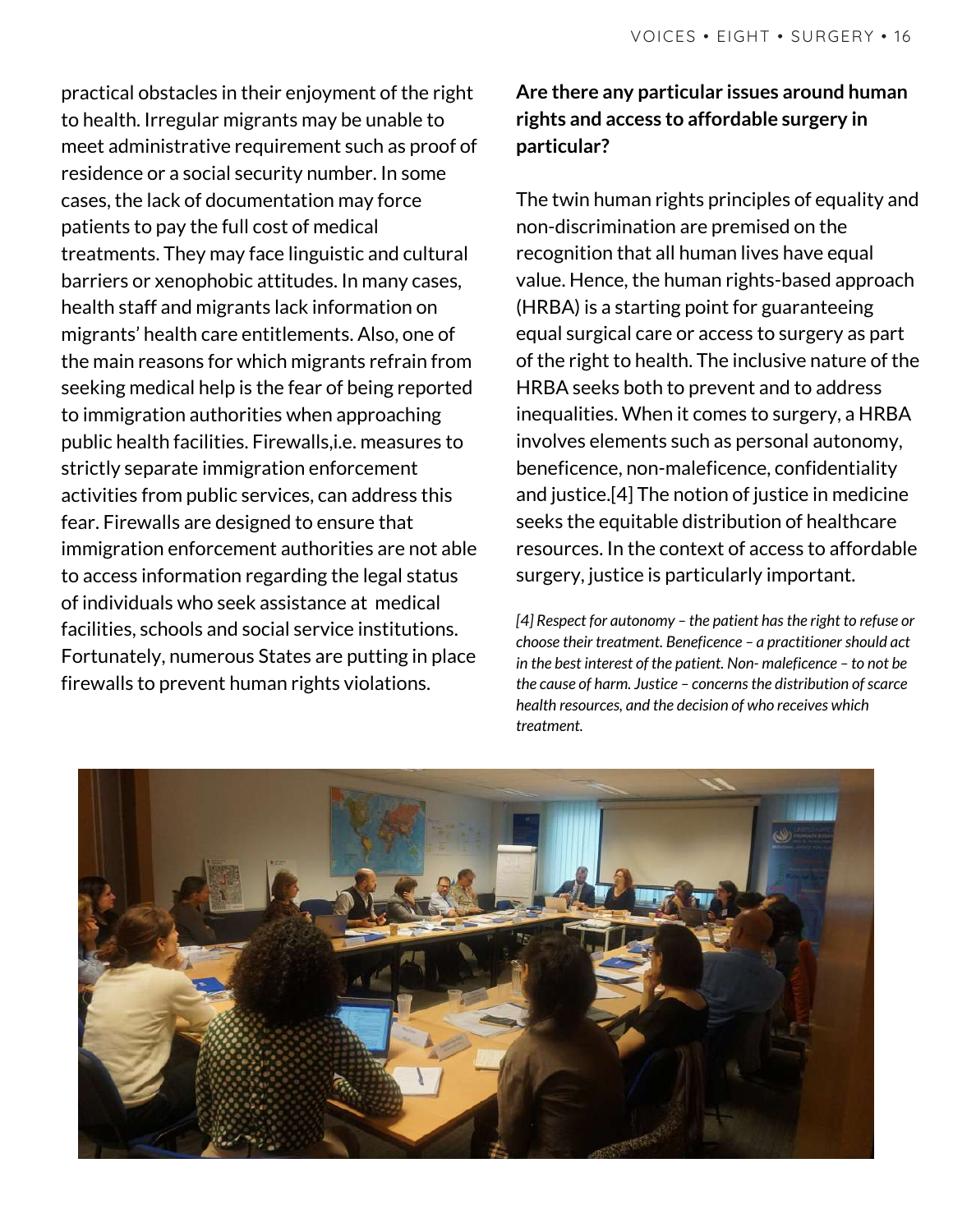

As a highly specialized field of medical services,surgery is expensive. This underscores the importance of achieving universal health coverage so that everyone can afford surgery that is essential for life or quality of life, whether preventive, promotive or curative. Also, surgery requires well-functioning hospitals; this in turn leads to the need to put whole care systems in places where such facilities are not accessible.

The importance of access to health services and affordable surgery in particular was also underlined in a ruling by the European Court of Human Rights in Strasbourg. Although the Court did not expressly affirm the right to surgery as such, it concluded hospital authorities had failed when making necessary surgery conditional upon the payment of a financial deposit. In Mehmet and Bekır Şentürk v. Turkey, the Court examined the case of the first applicant's pregnant wife who visited a university hospital complaining of persistent pain. She was examined by a team of doctors, who found that the child she was carrying had died and that she required immediate surgery. She was then allegedly told that a fee would be charged for her operation and that a deposit of approximately EUR 1,000 had to be made.

Since the first applicant did not have the financial resources, the emergency doctor

arranged for the wife to be transferred to another hospital, but she died on the way. The Court found that the requirement of an advance payment for the surgery had served as a deterrent for the patient, causing her to decline treatment. Such action was considered a denial of access to appropriate emergency treatment and the State was found in breach of its obligation to protect the patient's physical integrity.

The International Covenant on Economic, Social and Cultural Rights [5] also requires States to provide the "highest attainable standard of physical and mental health." This means that States shall ensure the essential levels of each of the rights enunciated in the Covenant. Accordingly, this could be an argument made for considering access to essential surgery within the right to health. Surgery should not be viewed as being in a different category than other treatments: it is also part of the "health goods, facilities and services" envisaged under the right to health. Thus, surgical care should be addressed as one of the key elements of achieving highest attainable standard of health.

## **What role has UN Human Rights played in ensuring that migrants and refugees are able to access healthcare?**

Over the last years, UN Human Rights has contributed to a better understanding of the normative content of the right to health of migrants and advocated for its implementation. In 2014, the Office launched a publication on The economic, social and cultural right of

[5] The International Covenant on Economic, Social and Cultural Rights https://www.ohchr.org/Documents/Publications/HR-PUB-14-1\_en.pdf